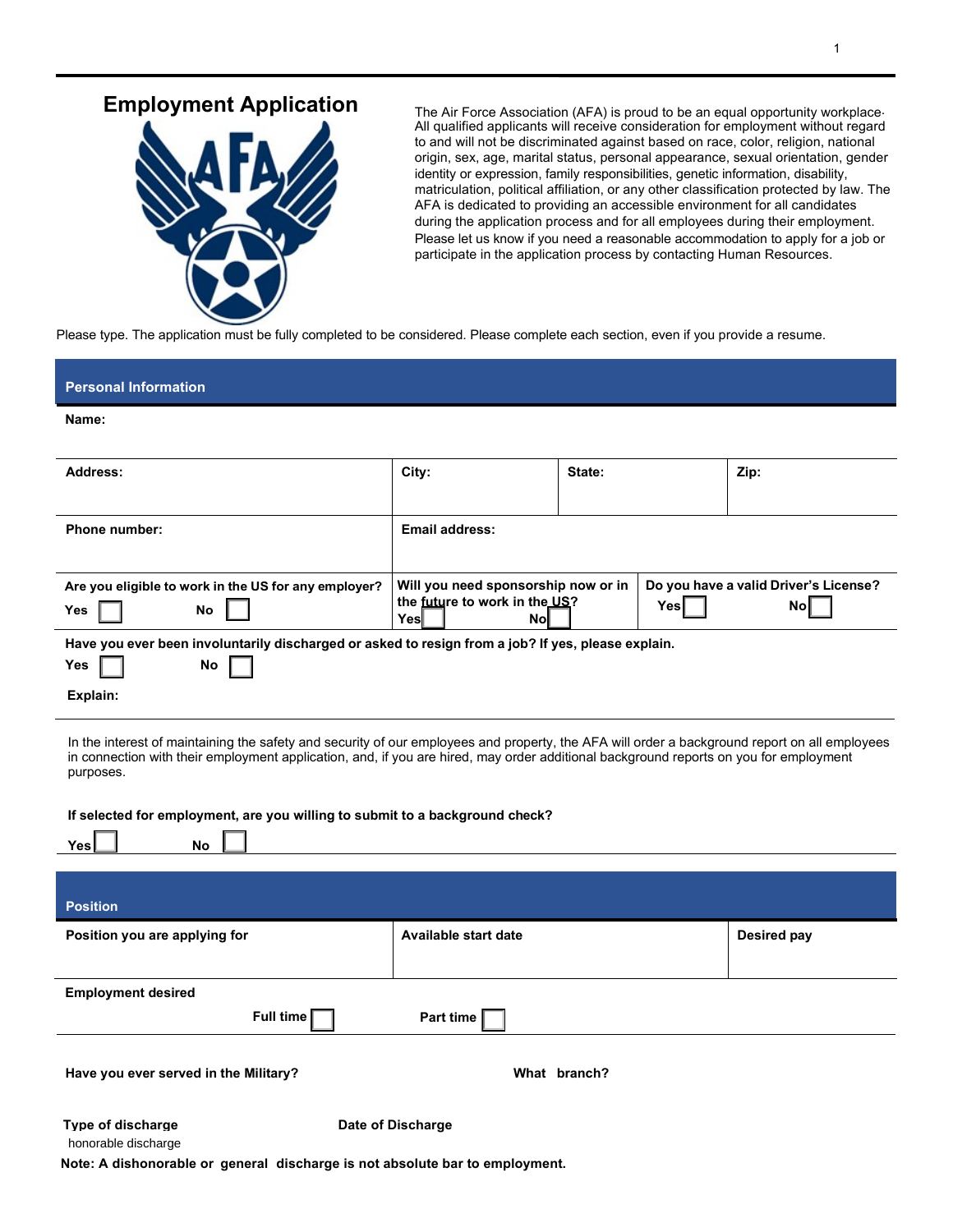### **Employment History**

Please complete the employment history information as shown below, beginning with your most recent position. You may attach an extra sheet, if necessary. Please provide all information requested.

| Employer (1)                      | Job title:                                   |        |                            |
|-----------------------------------|----------------------------------------------|--------|----------------------------|
| Work phone:                       | <b>Start date:</b>                           |        | End date:                  |
| Address:                          | City:                                        | State: | Zip:                       |
| <b>Supervisor Name and Title:</b> | May we contact this employer?<br>No<br>Yes [ |        | <b>Reason for leaving:</b> |

**Position duties and responsibilities:**

| Employer (2)                      | Job title:                                 |        |                            |  |
|-----------------------------------|--------------------------------------------|--------|----------------------------|--|
| Work phone:                       | Start date:                                |        | End date:                  |  |
| <b>Address:</b>                   | City:                                      | State: | Zip:                       |  |
| <b>Supervisor Name and Title:</b> | May we contact this employer?<br>No<br>Yes |        | <b>Reason for leaving:</b> |  |

**Position duties and responsibilities:**

| Employer (3)                      | Job title:                                 |        |                            |  |
|-----------------------------------|--------------------------------------------|--------|----------------------------|--|
| Work phone:                       | Start date:                                |        | End date:                  |  |
| <b>Address:</b>                   | City:                                      | State: | Zip:                       |  |
| <b>Supervisor Name and Title:</b> | May we contact this employer?<br>No<br>Yes |        | <b>Reason for leaving:</b> |  |

**Position duties and responsibilities:**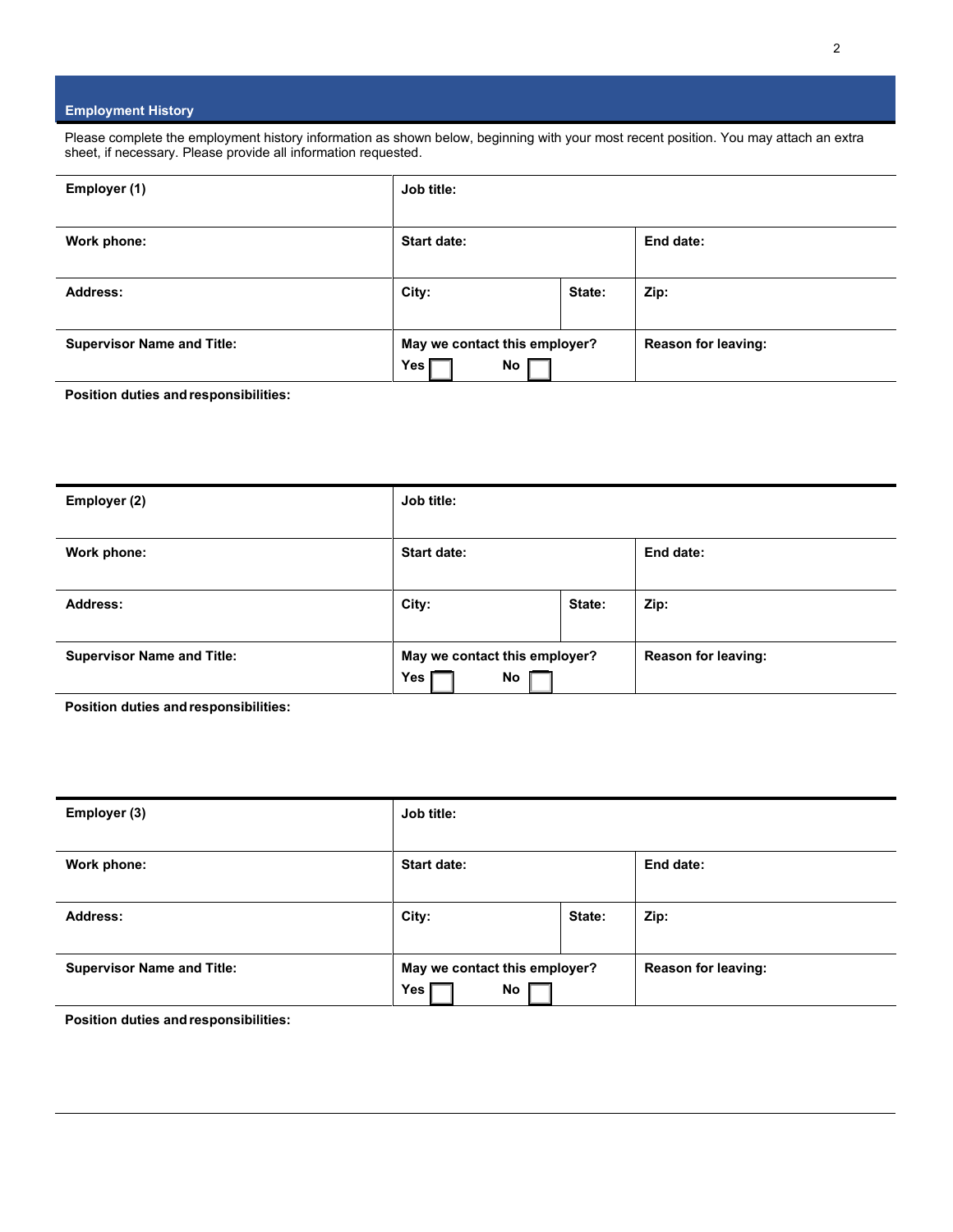#### **Education**

Please complete the items as shown below.

| <b>School name</b> | Location | Did you graduate?                         | Degree received | Major |
|--------------------|----------|-------------------------------------------|-----------------|-------|
|                    |          | Yes<br>No<br>Sill Attending               |                 |       |
|                    |          | Yes<br>No<br>Sill Attending               |                 |       |
|                    |          | Yes,<br>No<br>Sill Attending              |                 |       |
|                    |          | Yes <sub>l</sub><br>No.<br>Sill Attending |                 |       |

**Additional education, volunteer, professional, or other information you feel may be helpful to us in considering your application:** You may provide a separate document,if necessary.

### **Certificates and Licenses**

You may provide a separate document,if necessary.

| <b>Type of Certificate/License</b> | <b>Issuing Jurisdiction</b> | <b>Date Received</b> | <b>Expiration Date</b> |
|------------------------------------|-----------------------------|----------------------|------------------------|
|                                    |                             |                      |                        |
|                                    |                             |                      |                        |
|                                    |                             |                      |                        |

### **Computer Proficiency**

Please indicate programs or software. Indicate your level of proficiency accordingly.

| <b>Software Programs</b> | Level of Proficiency:<br>Basic, Intermediate, Advanced |
|--------------------------|--------------------------------------------------------|
|                          |                                                        |
|                          |                                                        |
|                          |                                                        |

### **Awards & Recognition**

Provide a separate document,if necessary.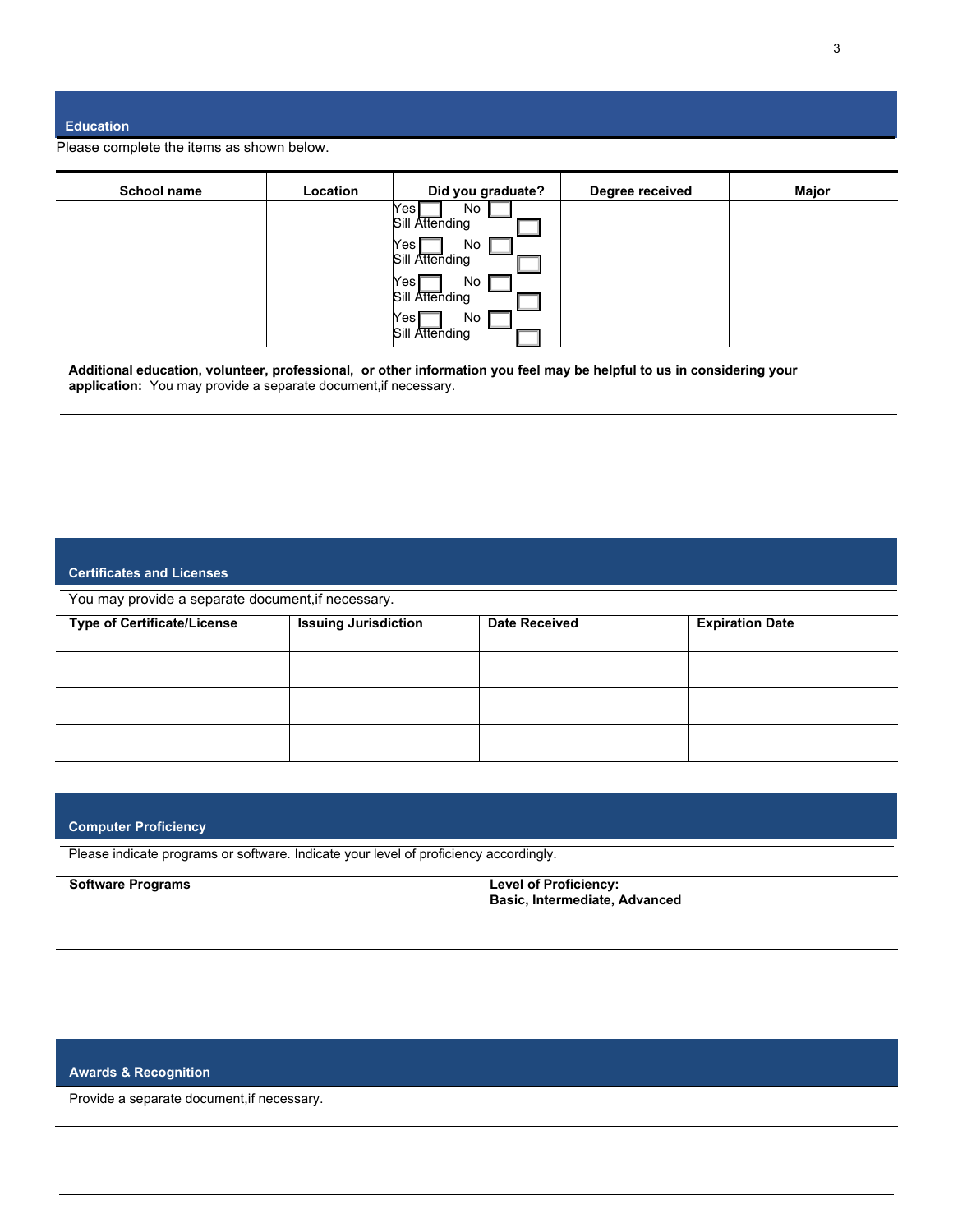You will be notified prior to our contacting the individuals listed below.

| Name & Title | Company | <b>Email Address</b> | Phone |
|--------------|---------|----------------------|-------|
|              |         |                      |       |
|              |         |                      |       |
|              |         |                      |       |

#### **Signature Disclaimer**

I hereby certify that the information contained in the employment application I submit to the AFA is true and complete to the best of my knowledge. I understand that material omissions or falsification of this application in any detail may result in my disqualification from consideration for employment or for dismissal from employment.

**I** also understand that my employment is subject to a satisfactory background screen and reference check. I give the AFA the right to investigate the and organizations listed in this application form to give information, uponrequest.

I agree that the AFA and my previous employers, educational institutions, and all other individuals and organizations listed in this application will not be held liable in any respect if an employment offer is not made, is withdrawn, or my employment is terminated because of misrepresentations or omission of requested information.

I understand that the AFA is in no way obligated to provide employment and also that I am in no way obligated to accept employment, if offered.

This application does not bind either party, and the statements contained herein do not constitute and should not be interpreted to constitute any sort of contract of employment for a specific period of time.

#### **Employment At-Will**

I understand that employment at the AFA is employment at-will. Employment at-will may be terminated at the will of either me of the AFA . Employment may be terminated with or without cause at any time by me or by the AFA. Terms and conditions of employment with the AFA may be modified at the sole discretion of the AFA with or without notice.

I understand that no implied contract concerning any employment-related decision or term of condition of employment can be established by any other statement, conduct, policy, or practice. Examples of the types of terms and conditions of employment which are within the sole discretion of the AFA include, but are not limited to, the following: promotion; demotion; transfers; hiring decisions; compensation, benefits; qualifications; discipline; layoff or recall; rules; hours and schedules;work assignments; job duties and responsibilities; production standards; subcontracting; reduction, cessation or expansion of may determine to be necessary. operations;determinations concerning the use of equipment, methods or facilities; or any other terms and conditions that the AFA

The AFA is an equal opportunity employer and does not discriminate against otherwise qualified applicants on the basis of race, color, religion, national origin, sex, age, marital status, personal appearance, sexual orientation, gender identity or expression, family responsibilities, genetic information, disability matriculation, political affiliation, or any other classification protected by law. Veterans are encouraged to apply.

|  | ш |  |
|--|---|--|
|--|---|--|

**Name Signature**

**Date**

**In addition to your completed application, cover letter and resume submit to: [recruiter@afa.org](mailto:recruiter@afa.org)**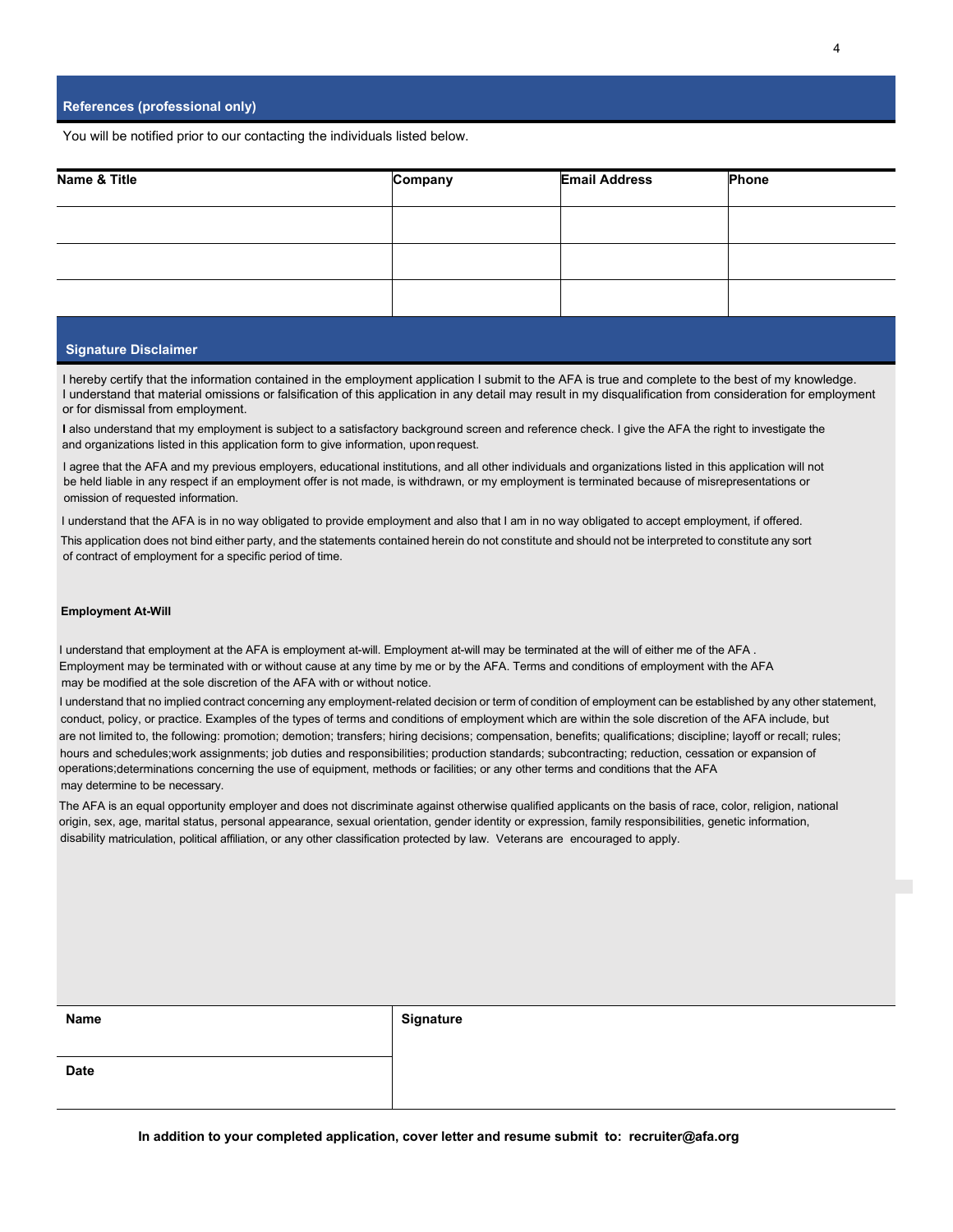## **Air Force Association (AFA) Equal Employment Opportunity Information Self-Identification Form**

### **Required Information**

Name: <u>Date of Application:</u> Date of Application:

**Position(s) for which you areapplying:**

### **Voluntary Information**

To ensure compliance with applicable laws and regulations, the AFA tracks our applicants by gender, race/ethnicity and the position they applied for. We are an organization that values diversity and encourages women and minorities to apply. This information is kept separate from your application.

Submission of this information is voluntary and refusal to provide it will not subject you to any adverse treatment**.** 

## **Responses will remain confidential within the AFA Human Resources personnel and will be used only to fulfill reporting requirements to government agencies. When reported, data will not identify any specific individuals.**

Gender: **Fig. 1.1.** Male **F** Female

What is your race/ethnicity? Please mark the applicable boxes that describes the race/ethnicity category with which you primarily identify.



**Hispanic or Latino**: a person of Cuban, Mexican, Chicano, Puerto Rican, South or Central American, or other Spanish culture or origin, regardless of race.



**White**: a person having origins in any ofthe original peoples of Europe, the Middle East, or North Africa.

**Black or African American**: a person having origins in any of the black racial groups of Africa.

**Asian**: a person having origins in any of the original peoples of the Far East, Southeast Asia, or the Indian subcontinent including, for example, Cambodia, China, India, Japan, Korea, Malaysia, Pakistan, the Philippine Islands, Thailand, and Vietnam.

**Native Hawaiian or Other Pacific Islander**: a person having origins in any of the original peoples of Hawaii, Guam, Samoa, or other Pacific Islands.



**Signature:**

**American Indian or Alaska Native**: a person having origins in any of the original peoples of North and South America (including Central America), and who maintains tribal affiliation or community attachment.

**Two or more races** : A person who identifies with more than one of the above.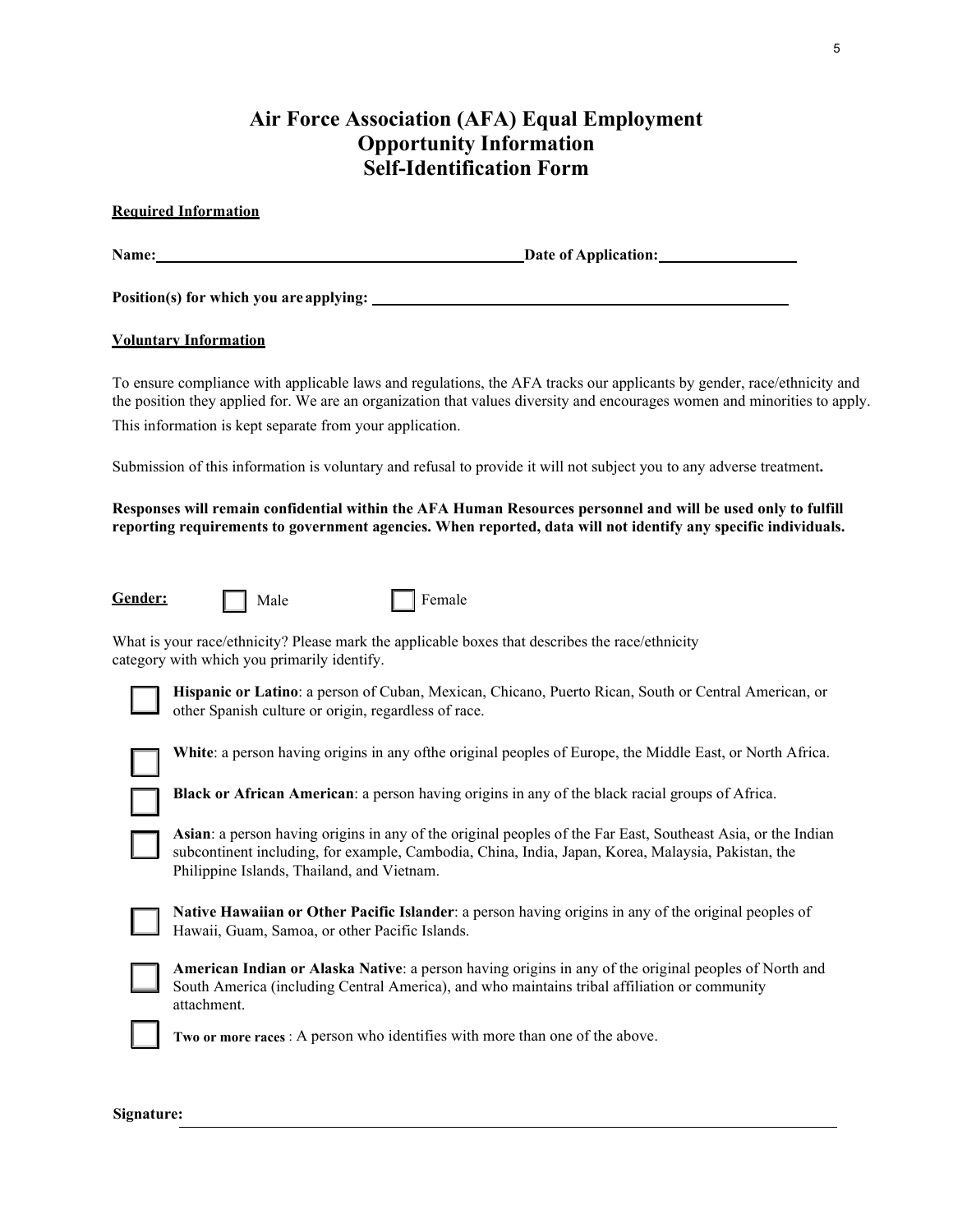## **Air Force Association (AFA) Voluntary Self-Identification Protected Veterans**

| Name: |                                 | Date  |      |  |
|-------|---------------------------------|-------|------|--|
|       | Last                            | First | M.I. |  |
|       | Position for which you applied: |       |      |  |

## **To: Applicants for employment**

- 1. The Vietnam Era Veterans' Readjustment Assistance Act of 1974, as amended by the Jobs for Veterans Act of 2002, 38 U.S.C. 4212 (VEVRAA) requires affirmative action to employ and advance in employment: (1) disabled veterans; (2) recently separated veterans; (3) active duty wartime or campaign badge veterans; and (4) Armed Forces service medal veterans. These classifications are defined as follows:
	- A "disabled veteran" is one of the following:
		- a veteran of the U.S. military, ground, naval or air service who is entitled to compensation (or who but for the receipt of military retired pay would be entitled to compensation) under laws administered by the Secretary of Veterans Affairs; **or**
		- o a person who was discharged or released from active duty because of a serviceconnected disability.
	- A "recently separated veteran" means any veteran during the three-year period beginning on the date of such veteran's discharge or release from active duty in the U.S. military, ground, naval, or air service.
	- An "active duty wartime or campaign badge veteran" means a veteran who served on active duty in the U.S. military, ground, naval, or air service during a war, or in a campaign or expedition for which a campaign badge has been authorized under the laws administered by the Department of Defense.
	- An "Armed Forces service medal veteran" means a veteran who, while serving on active duty in the U.S. military, ground, naval, or air service, participated in a United States military operation for which an Armed Forces service medal was awarded pursuant to Executive Order 12985.

Protected veterans may have additional rights under USERRA – the Uniformed Services Employment and Reemployment Rights Act. In particular, if you were absent from employment to perform service in the uniformed service, you may be entitled to be reemployed by your employer in the position you would have obtained with reasonable certainty if not for the absence due to service. For more information, call the U.S. Department of Labor's Veterans Employment and Training Service (VETS), toll free, at **1-866-4-USA-DOL.**

2. If you believe you belong to any of the categories of protected veterans listed above, please indicate by checking the appropriate box below. As a government contractor subject to VEVRAA, we request this information in order to measure the effectiveness of the outreach and positive recruitment efforts we undertake pursuant to VEVRAA.

## I IDENTIFY AS ONE OR MORE OF THE CLASSIFICATIONS OF PROTECTED VETERANS LISTED ABOVE.

I AM NOT A PROTECTED VETERAN.

 $\lfloor$   $\rfloor$ 

I choose not to self-identify.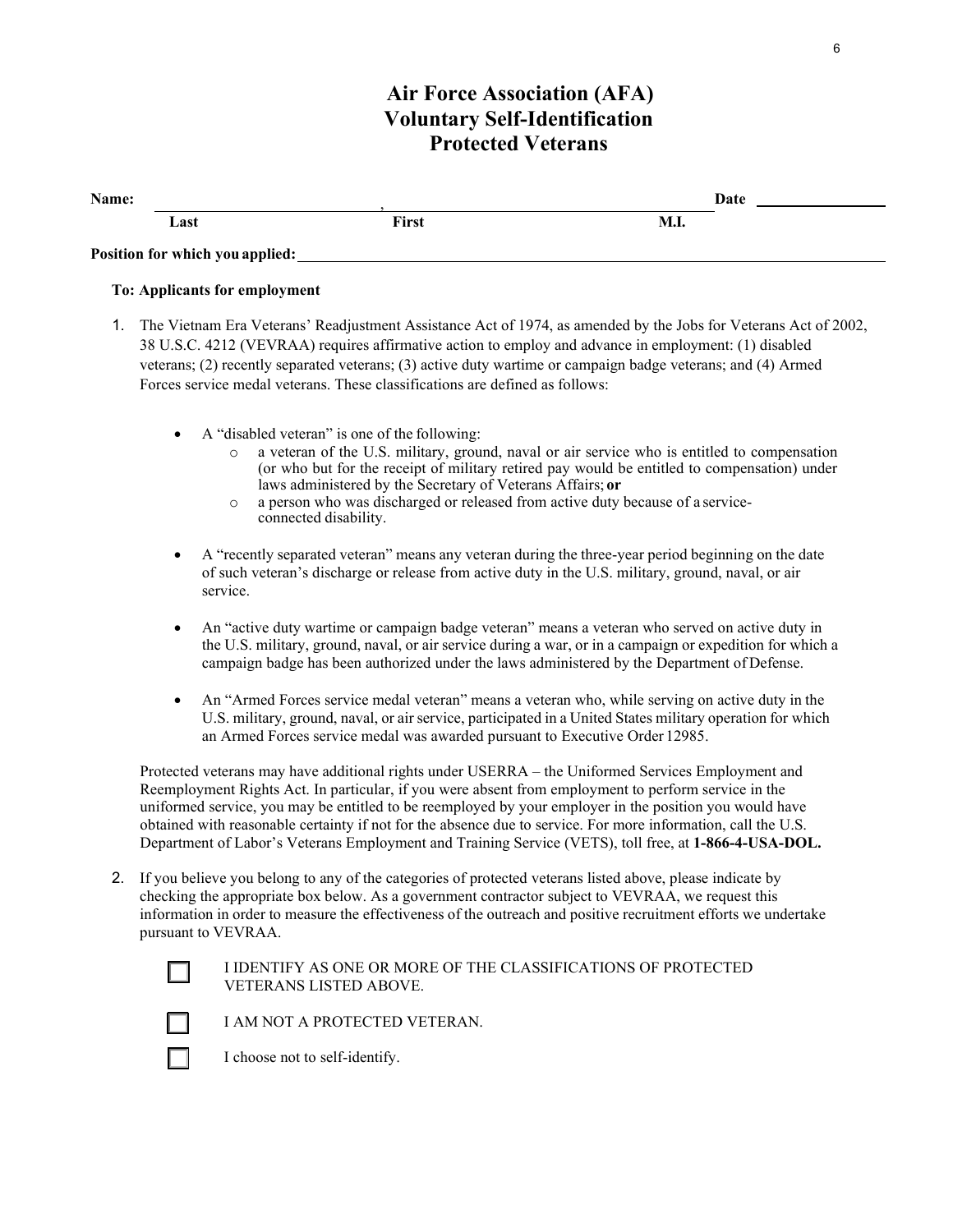- 3. Submission of this information is voluntary and refusal to provide it will not subject you to any adverse treatment. The information provided will be used only in ways that are not inconsistent with the Vietnam Era Veterans' Readjustment Assistance Act of 1974, as amended.
- 4. The information you submit will be kept confidential, except that (i) supervisors and managers may be informed regarding restrictions on the work or duties of disabled veterans, and regarding necessary accommodations; (ii) first aid and safety personnel may be informed, when and to the extent appropriate, if you have a condition that might require emergency treatment; enforcing the Americans with Disabilities Act, may be informed.
- 5. It is our policy to base all employment decisions on the principles of equal employment opportunity, and to take affirmative action to employ and advance in employment protected veterans. The AFA will ensure that its human resources programs are administered without regard to an individual's status as a protected veteran, and that employment decisions are based on valid job requirements. As appropriate, the AFA will make a reasonable accommodation to the known physical or mental limitations of an otherwise qualified disabled veteran unless we can show that the accommodation would impose undue hardship on our operation. We will also ensure that employees and applicants will not be subjected to harassment of any kind because of their status as a protected veteran.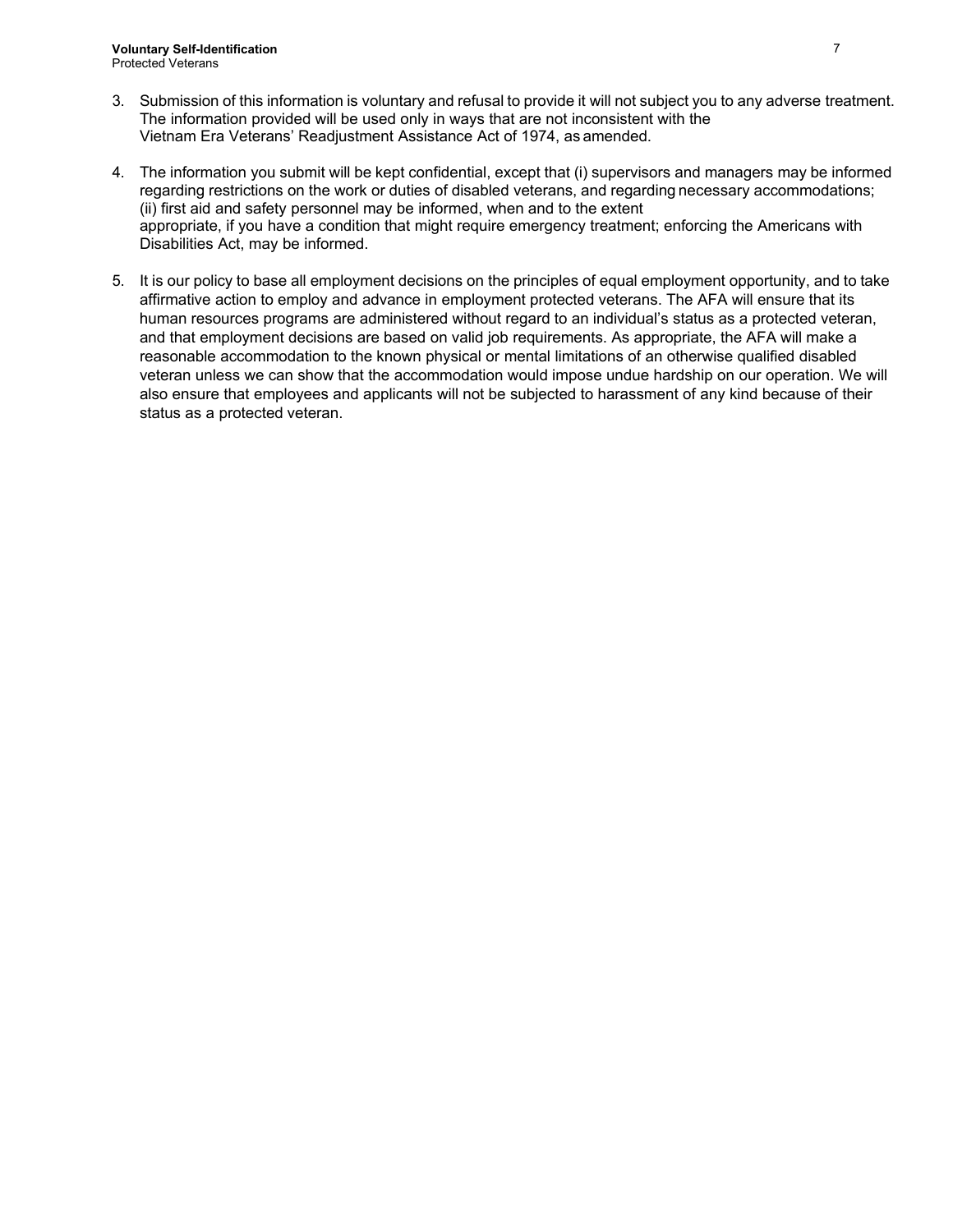## Why are you being asked to complete this form?

We reach out to, hire, and provide equal opportunity to qualified people with disabilities. To help us measure how well we are doing, we are asking you to tell us if you have a disability or if you ever had a disability. Completing this form is voluntary, but we hope that you will choose to fill it out.

If you are applying for a job, any answer you give will be kept private and will not be used against you in any way.

If you already work for us, your answer will not be used against you in any way. Because a person may become disabled at any time, we are required to ask all of our employees to update their information every five years. You may voluntarily self-identify as having a disability on this form without fear of any punishment because you did not identify as having a disability earlier.

## How do I know if I have a disability?

You are considered to have a disability if you have a physical or mental impairment or medical condition that substantially limits a major life activity, or if you have a history or record of such an impairment or medical condition.

Disabilities include, but are not limited to:

Blindness Autism

• Cancer

• Epilepsy

- Bipolar disorder
- Deafness Cerebral palsy Major depression
	- Multiple sclerosis (MS)
		-
- Diabetes Schizophrenia Missing limbs or
	- Muscular dystrophy

• HIV/AIDS

- partially missing limbs
- Post-traumatic stress disorder (PTSD)
- Obsessive compulsive disorder
- Impairments requiring the use of a wheelchair
- Intellectual disability (previously called mental retardation)

Please check one of the boxes below:

YES, I HAVE A DISABILITY (or previously had a disability) NO, I DON'T HAVE A DISABILITY I DON'T WISH TO ANSWER

Your Name Today's Date

8